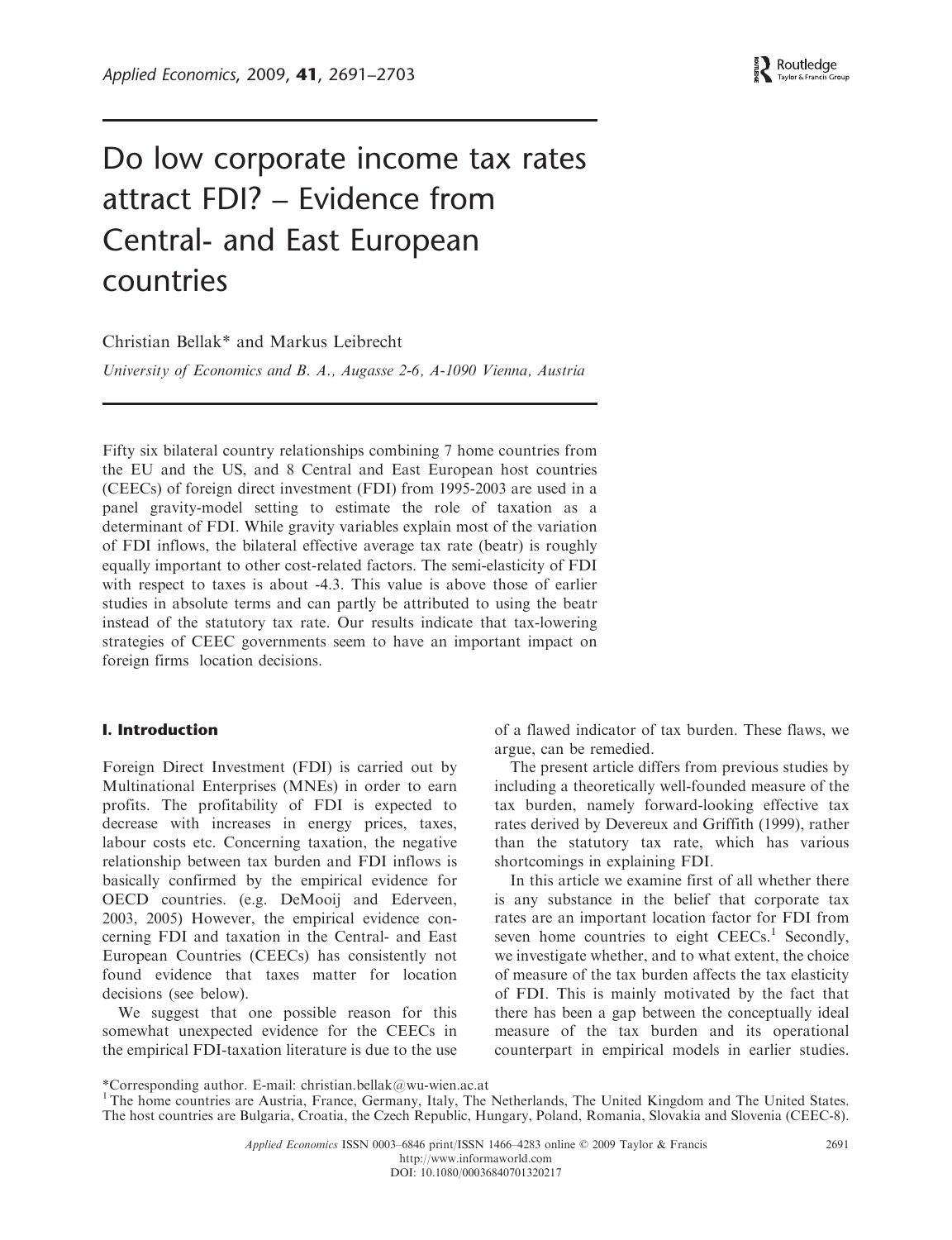Thirdly, we compare the role of the corporate tax burden to that of other location determinants.

Our empirical results show that the semi-elasticity of FDI with respect to taxation is about  $-4.3$ . This is above those of earlier studies in absolute terms and can partly be attributed to using a superior measure of the corporate tax burden than the statutory tax rate. The results indicate that tax-lowering strategies of CEEC governments seem to have an important impact on foreign firms' location decisions.

The remainder of the article is structured as follows. Section II provides some conceptual background and a review of previous studies. Section III describes our data set and the variables used. Section IV describes the empirical specification and methodology used in the estimation. Section V presents the estimation results and discusses their significance in relation to earlier studies. Section VI provides a summary of our main findings.

## II. Some Conceptual Considerations and a Review of Previous Studies

The question why a particular country succeeds in competing for inward FDI can be answered by reference to the eclectic paradigm (Dunning 1988; Markusen 1995). With reference to various theories (e.g. Trade Theory, Theory of the Firm and Theory of Industrial Organization) the eclectic paradigm avers that FDI emerges if a firm has an Ownershipadvantage (e.g. a patent) combined with a Locationadvantage (e.g. low production costs; large market size) and an Internalization-advantage (e.g. economies of interdependent activities).

The particular location factors considered by the firm in choosing between different foreign markets have to be valid proxies for host-country Locationadvantages. The eclectic paradigm incorporates all possible location factors which attract FDI conditional on a firm's decision to undertake FDI. This poses a problem as it neither attributes weights to single location factors like taxation, nor does it assess their relative weights. Hence, empirical applications based upon the eclectic paradigm have to rely on more or less *ad hoc* specifications.

Recently gravity models have been used to explain not only bilateral trade flows but also bilateral FDI flows (e.g. Brainard, 1997). These models can easily be combined with the eclectic paradigm. Empirical models explaining bilateral FDI flows should be based on a panel-gravity setting.

Location-advantages can be classified in terms of factors which are efficiency- or market-related, supply and demand based (e.g. Mold, 2003) or transition specific (Carstensen and Toubal, 2004). Our variable of main interest, the corporate income tax burden, clearly falls into the efficiency and supply related categories.

As the tax burden is a factor which reduces profitability in the host country, it should be negatively related to the inflow of  $FDI<sup>2</sup>$  In general, few studies have dealt with taxes as drivers of FDI to the CEECs. Recently, Bellak et al. (2007) surveyed eight papers, which dealt explicitly with FDI to the CEECs, in order to ascertain their tax-rate elasticities. The outcome suggests a median tax-rate elasticity of around  $-1.45$  (semi-elasticity). This result implies that a one percentage point decrease in the tax rate will increase FDI inflows by 1.45%. As almost all of the studies surveyed used statutory tax rates as a measure of the corporate tax burden, the result is in line with the tax-rate elasticities found by DeMooij and Ederveen  $(2003, 2005)$ , i.e.  $-1.2$  and  $-2.05$ , respectively.

However, we question this low tax-rate elasticity. The statutory tax rate is not an appropriate indicator of the tax burden, especially in the case of FDI, because it does not include all relevant tax codes. From a conceptual and empirical point of view, bilateral forward-looking effective average tax rates (beatrs) should be used (Devereux and Griffith, 1999, 2002). Hence, the estimated tax-rate elasticities from statutory tax rates are probably flawed. In our study, we follow Devereux and Griffith (1999) and use beatrs. We expect a higher tax-rate elasticity than the one based on statutory tax rates as the meta-analyses by DeMooij and Ederveen (2003, 2005) show tax-rate elasticities of  $-9.3$  and  $-5.9$  respectively, when effective average tax rates are used.

In addition, the negative but low median semielasticity derived by Bellak et al. (2007) may also be explained *inter alia* by the following facts, which are partly transition specific. First, since relatively little

<sup>&</sup>lt;sup>2</sup> Having described the general relationship between FDI and lower taxes, the story could, however, be different on a more disaggregated level. We are grateful to the referee for raising this problem. First, footloose manufacturing sectors may react differently to service sectors. Second, different tax incentives etc. may apply on the sectoral level. Recently this issue was analysed empirically by Stöwhase (2005). He shows that the tax sensitivity of FDI depends crucially on the sector receiving the capital flow. This raises the possibility of an over- or underestimation of sectoral tax elasticities on the aggregate level. Given the difficulties of obtaining appropriate data at a reasonable scale at present, we have not followed this strategy. As more data will become available in the future, sectoral analyses will show the size of the bias incurred.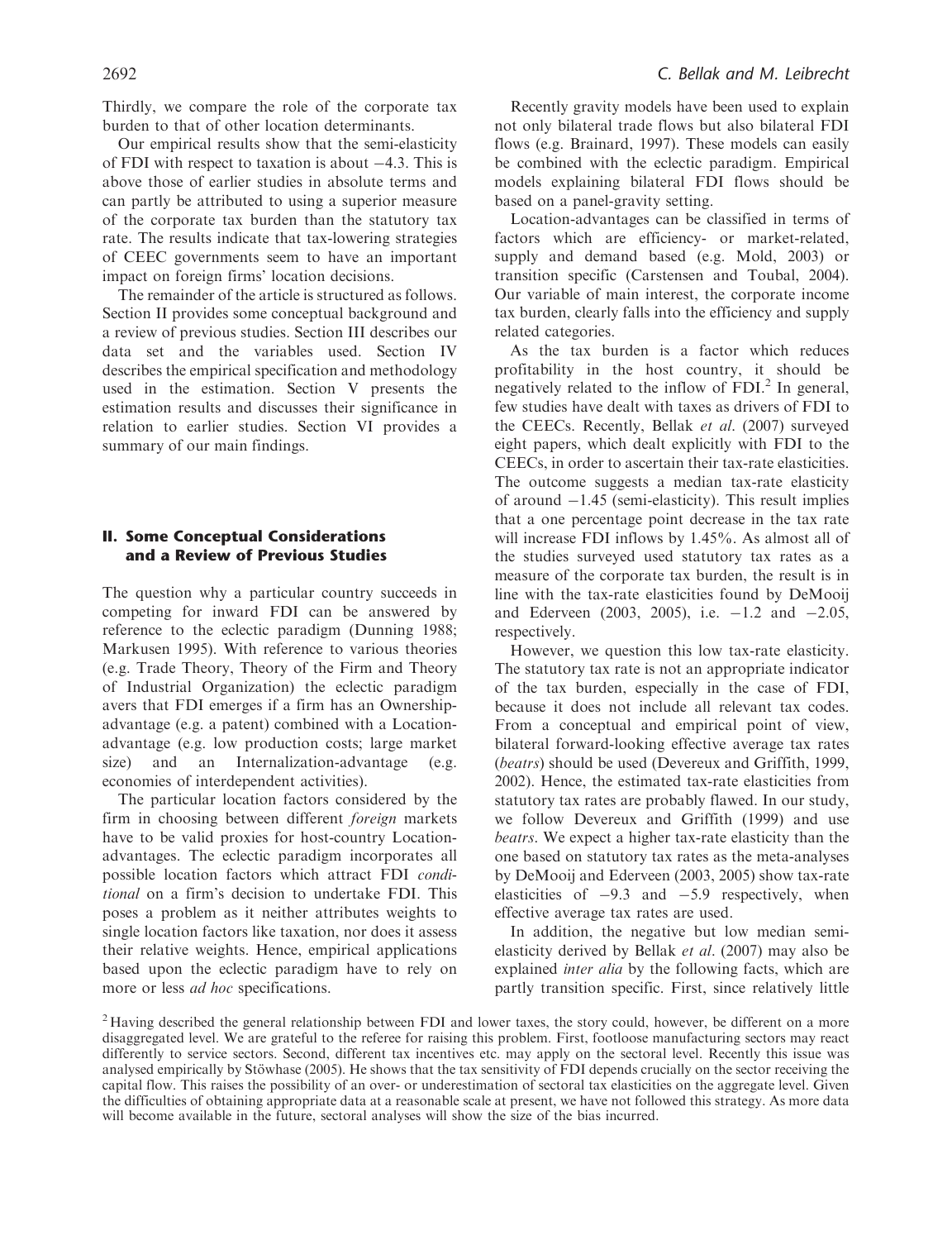FDI is efficiency oriented but most is horizontal FDI other location factors are believed to be important, too. In the case of the CEECs, location factors specific to the transition process such as hyper-inflation, privatization, recession, etc. may play an important role. Second, the more varied the mix of location factors in competing host countries, the smaller should be the influence of a single factor such as taxation. It follows that the tax burden should be more important the more similar potential host countries are with respect to other location factors, ceteris paribus. Third, MNEs may avoid taxes via profit shifting. Fourth, insofar as FDI flows contribute to expansionary investment in the existing capital stock, it may react less than in the case of new investment and Greenfield investment in particular.

## III. Data and Variables

#### Dependent variable

The bilateral net-FDI-outflow in millions of euro from home country  $(i)$  to host country  $(i)$  for the years 1995–2003  $(t)$ , is used as the dependent variable (fdi). Data are mainly taken from the 'OECD International Direct Investment Statistics Yearbook' and the 'OECD Foreign Direct Investment' database. Missing values are substituted by information from Eurostat's 'New Cronos' database and from National Statistical Offices.

The fact that we use net-FDI-outflows in our study requires some explanation, as criticism has frequently been directed at this measure. In particular, some authors argue that FDI flows reflect financial flows only and not necessarily real capital formation in the host country (see Devereux and Griffith, 2002, p. 84f.). These authors conclude that there is a superior measure, namely plant, property and equipment (PPE), which reflects real capital (fixed assets).

In our view net-FDI-outflows indeed represent the annual decisions of MNEs, either to invest Greenfield or to acquire a foreign firm directly or to expand an existing affiliate or to divest in the CEECs. Net-FDI-outflows include (i) equity of the parent company in the subsidiary, (ii) net loans between parent and affiliate, as well as (iii) reinvested earnings. In addition, local financing in the form of raising new capital, or taking loans, contributes to the affiliate's capital (iv). Empirically, using FDI flows as the dependent variable may thus over- or underestimate 'real investment'. Overestimation may result from the fact that financial flows, which are unrelated to investment activities of the affiliate, may enter the components (i), (ii) or (iii). For example, transfer pricing via overvaluing services or goods by the affiliate inflates reinvested earnings. Another source of overestimation is the capital provided by the parent company to cover losses of the affiliate abroad. Underestimation of real capital formation results from the fact that the local financing (component iv) is excluded from FDI-flow figures.

In the case of the CEECs, over- and underestimation effects of real capital by FDI flows tend to exist but should be rather small. Profit shifting via transfer pricing might play a certain role, as the CEECs are low-tax countries in general, but underestimation due to local new equity financing is probably of minor importance.<sup>3</sup>

Thus, we are left with 'local loans' as the most serious remaining source of underestimating real capital. Falcetti et al. (2003) reported that the ratio of total domestic credit to annual GDP was only 43.2% in Central and Eastern Europe and the Baltic States, while it was 108.8% in the Euro Area on average. Still in 2005, the EBRD's Transition Report concludes on 'financial sector vulnerabilities in Hungary', one of the most advanced countries of the CEEC-8.

In summary, we are convinced that, due to the minor importance of local financing, net-FDI-outflow to the CEECs is a reasonable proxy for the annual real capital formation of affiliates abroad.

#### Independent variables

The independent variables have to be valid proxies for host country-related Location-advantages. We base our choice of independent variables on the findings of some recent and widely cited studies which, however, use a somewhat different operationalization. We group the Location-advantages as follows:

- . market-related location factor: host market size
- . efficiency-related location factors: unit labour costs, effective tax rate, distance, common border
- . transition-specific location factors: inflation, privatization, political risk.

<sup>3</sup> Rather, in many cases it is the other way round, i.e. a listed acquired firm is de-listed from the stock exchange after the acquisition by a foreign MNE, in order to gain 100% ownership.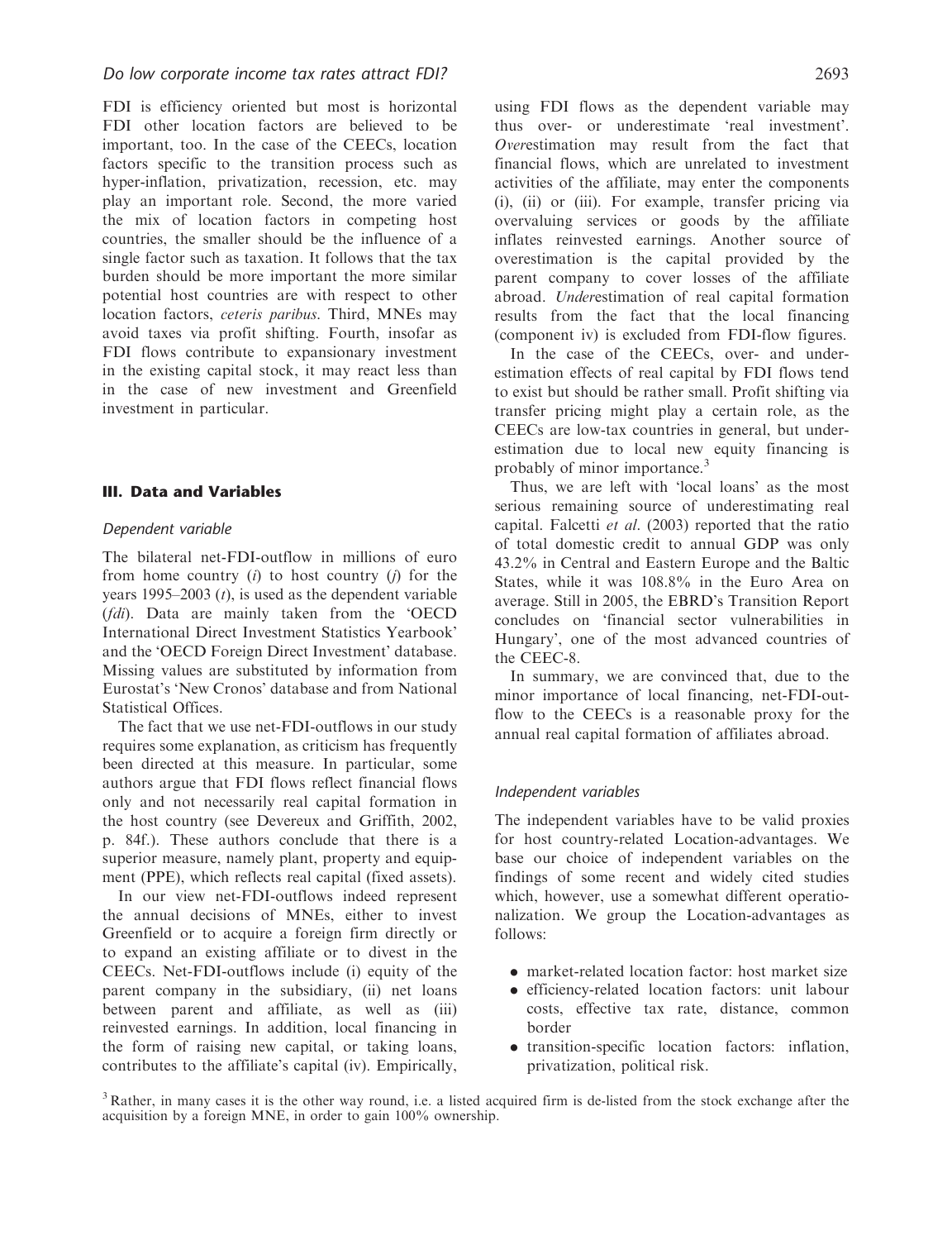Moreover, as we use a gravity setting we also include home country size as another market-related variable.

The larger a home country, the greater the potential for FDI outflows ceteris paribus, which suggests a positive coefficient on home country size (gdphome). With a larger market, there is a greater likelihood that MNEs will be able to recoup the costs of their FDI (Barba Navaretti and Venables, 2004). We therefore expect a positive sign of the estimated coefficient of host market size (gdphost).

While a larger distance (dist) between home and host country may encourage FDI due to an Internalization-advantage it may also discourage FDI due to the lack of market know-how, higher communication and information costs and differences in culture and institutions (Buch and Lipponer, 2004). Hence, from a theoretical point of view the sign on the distance coefficient is ambiguous a priori (Markusen and Maskus 2002). Here, we expect a negative sign as intra-firm trade flows between parent and affiliate tend to be high in the case of vertical FDI (VFDI) where the costs of re-exporting are an important determinant of overall cost. Secondly, large distance will impact negatively even on horizontal FDI (HFDI). If affiliates are relatively new, as is often the case in the CEECs they typically depend on headquarter services and intermediate inputs supplied by the parent. Thirdly, the negative impact of distance on FDI has been shown by many empirical studies, notably by Markusen and Maskus (2002), who discriminate between various theories of FDI.

As outlined above the average tax rate is the relevant measure of tax burden for discrete choices like the location decision of MNEs. Moreover, for international investment decisions beatrs are the relevant location factors. As taxes are a cost we expect a negative sign on the estimated coefficients.

Privatization revenues on an annual basis (privrev) are used to reflect progress in privatization. We expect a positive sign on the estimated coefficient, as a higher degree of privatization implies more investment opportunities for foreign investors arising from first-mover advantages, competition effects etc. In our view this variable is a better measure of privatization progress than the index of the privatesector's share in the total economy, as published by the EBRD, which is sometimes used. This index exhibits little variation over time as it varies, if at all, only in steps of five percentage points, so that it may underestimate the actual progress of privatization.

Following Bellak et al. (2008) our labour cost variable is a measure of real unit labour costs in a common currency  $(u/c)$ . According to public opinion, low labour costs are among the most important determinants of inward FDI in the CEEC-8. This reasoning is in line with evidence reported in Hunya (2004), who suggests that after the first wave of VFDI in the CEECs, FDI has shifted 'further East' within and across the CEECs due to increasing labour costs. In general, high labour costs in the host country should exert a negative impact on  $FDI<sup>4</sup>$ 

In countries in transition, property rights may be insecure and political stability may be low. Hence, political risk may play a role as a determinant of FDI. As Barba Navaretti and Venables (2004, p. 6) argue 'political risk and instability seems to be an important deterrent to inward FDI'. Political instability could seriously deteriorate the investment climate of a CEEC and thus cause losses for foreign investors. We expect a negative relationship between political risk and FDI but a positive coefficient due to the measurement of political risk ranging from 0 (highest risk) to 25 (lowest risk).

Inflation  $(pp)$  is included as a proxy for macroeconomic instability, which may occur especially in transition countries (Buch and Lipponer, 2004). We expect a negative sign on the estimated coefficients.

A common-border dummy variable is considered in addition to *dist*, as centre-to-centre distance may overstate the effective distance between home and host countries (Head, 2003). We expect a positive sign on the estimated coefficient.

Tariffs (tar) are defined as the ratio of tariff revenues over imports of goods and services. From a theoretical point of view the sign of the coefficient on this variable is ambiguous a priori depending on the underlying motive for FDI. If the observed FDI is mainly HFDI, the market imperfection theory of FDI suggests a positive sign. In this case HFDI is observed due to an Internalization-advantage ('tariff-jumping' FDI). If, on the other hand, FDI is mainly VFDI, theory suggests a negative sign (e.g. Barba Navaretti and Venables, 2004). In the case of VFDI high trade costs can be seen as a Locationdisadvantage, which deters FDI.

Table 1 summarizes the discussion of individual location factors.

#### Descriptive data analysis

Our data set constitutes a balanced panel of bilateral net-FDI-outflows for seven home countries (i), eight

<sup>4</sup> Should the coefficient carry a positive sign, this could be an indication of an omitted variable problem, as in this case labour costs may capture effects of an increasing level of skill in the host country.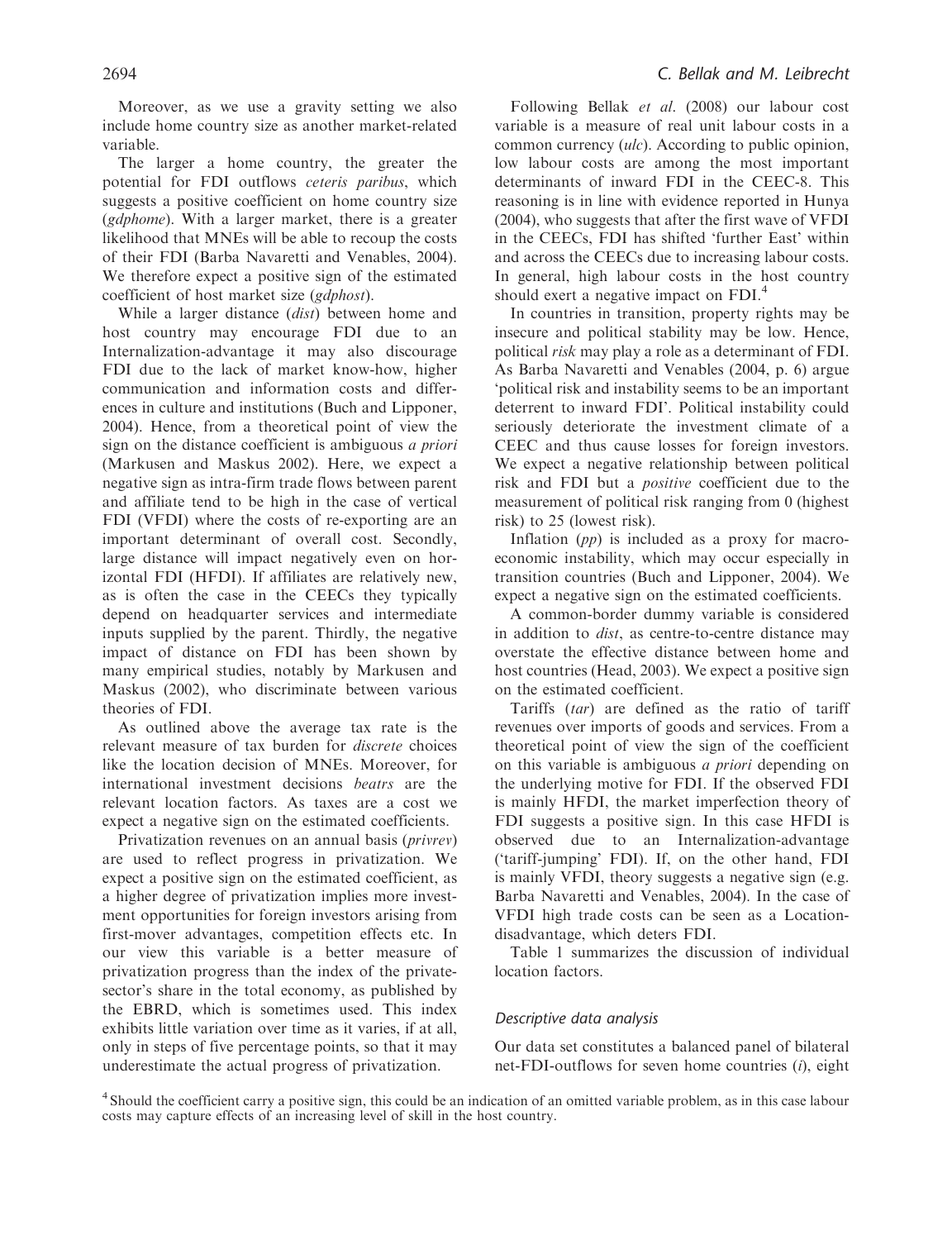|                                                             |                                                                                                                | Source                                                                                                                                                                                                                                                      | Variable                                                                                      | Expected sign      |
|-------------------------------------------------------------|----------------------------------------------------------------------------------------------------------------|-------------------------------------------------------------------------------------------------------------------------------------------------------------------------------------------------------------------------------------------------------------|-----------------------------------------------------------------------------------------------|--------------------|
|                                                             | Market-related variables<br>(a) $gdphome_{it}$ <sup>a</sup>                                                    | Eurostat: New Cronos database                                                                                                                                                                                                                               | Home country size measured as GDP home                                                        | $^{+}$             |
|                                                             | (b) $gdphost_{jt}$ <sup>a</sup>                                                                                | Eurostat: New Cronos database                                                                                                                                                                                                                               | Host market size measured as GDP host<br>country in $\epsilon$ m.<br>country in $\epsilon$ m. | $^{+}$             |
|                                                             | Efficiency-related variables<br>(c) <i>dist<sub>ij</sub>Sá</i> dhaná <sup>a</sup><br>(i) combord <sub>ij</sub> | http://www.wcrl.ars.usda.gov/cec/java/lat-long.htm<br>Maps                                                                                                                                                                                                  | Common border; Dummy variable: 1 if<br>Distance in kilometres<br>common border                | $\hspace{0.1mm} +$ |
| (d) $b$ eatr <sub>itt</sub>                                 |                                                                                                                | less (10%) and investment in buildings<br>assumptions follow Devereux and Griffith except that we give<br>Our own calculations based on Devereux and Griffith 1999;<br>investment in inventory                                                              | tax rate;<br>average<br>measured in per cent<br>Bilateral effective                           |                    |
|                                                             |                                                                                                                | 20% is assumed; only corporate income taxes are considered; raw<br>inventories is of minor importance; a pre-tax financial return of<br>more weight, as data for the CEECs show that investment in<br>tax data are taken from the European Tax Handbook and |                                                                                               |                    |
| (e) $ulc_{it}$                                              |                                                                                                                | KPMG's Corporate Tax Rate Surveys<br>Own calculations based on van Ark and Monnikhof (2000); data are<br>database and the WIIW database<br>taken from the AMECO                                                                                             | Real unit labour costs in common currency<br>(Euro); measured in per cent                     |                    |
|                                                             | Transition-specific variables                                                                                  |                                                                                                                                                                                                                                                             |                                                                                               |                    |
| (f) $\frac{p}{i}$ $\frac{p}{i}$ $\frac{p}{i}$ $\frac{p}{i}$ |                                                                                                                | Transition Report<br>Own calculations; EBRD:<br>Euromoney                                                                                                                                                                                                   | Political Risk; index ranging from 0 to 25<br>Annual privatization revenues in €m.            | $^{+}$             |
| $pp_{ji}$<br>$\widehat{E}$                                  |                                                                                                                | EBRD: Transition Report                                                                                                                                                                                                                                     | the percentage<br>increase in producer prices.<br>Inflation measured as                       |                    |
| (i) $tar_{ji}$                                              |                                                                                                                | VAT over imports of goods and services; Eurostat: New Cronos<br>taxes and duties on imports excluding<br>database; EBRD: Transition Report<br>Own calculations; ratio of                                                                                    | Percentage tariffs on imports. Tariff reven-<br>ues in percent of imports.                    |                    |

Note: <sup>a</sup>These variables are the 'core' gravity variables. Note: <sup>a</sup>These variables are the 'core' gravity variables.

Table 1. Independent variables

Table 1. Independent variables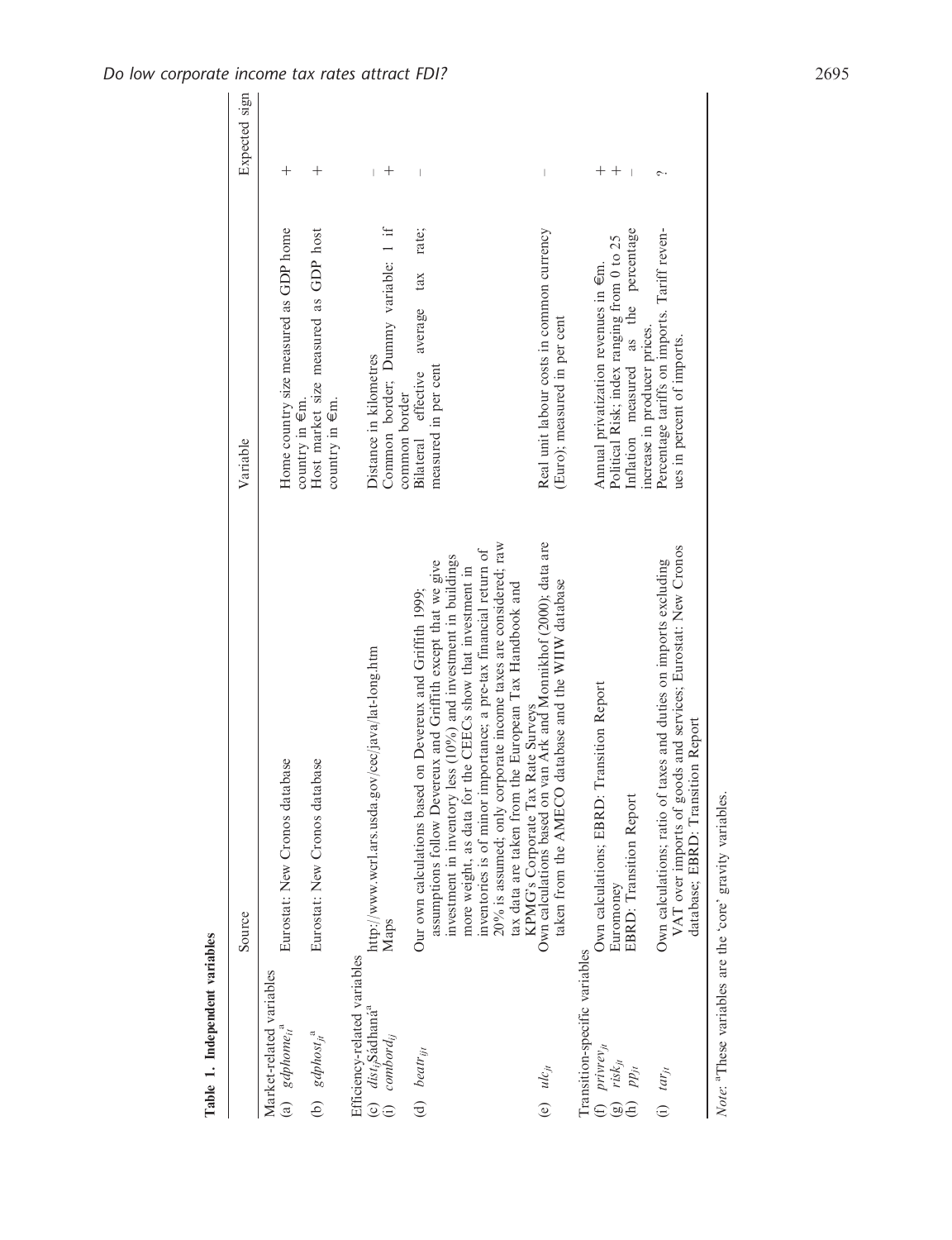| Variable         |                              | Mean    | <b>SD</b>                   | Min                          | Max                           | Observations                        |
|------------------|------------------------------|---------|-----------------------------|------------------------------|-------------------------------|-------------------------------------|
| <i>Infdi</i>     | Overall<br>Between<br>Within | 4.02    | 1.75<br>1.39<br>1.11        | $-0.43$<br>1.66<br>0.60      | 7.81<br>7.19<br>7.94          | $N = 449$<br>$n = 56$<br>$T = 8.02$ |
| <i>Ingdphome</i> | Overall<br>Between<br>Within | 13.90   | 1.10<br>1.12<br>0.14        | 12.11<br>12.20<br>13.43      | 16.24<br>16.09<br>14.24       | $N = 449$<br>$n = 56$<br>$T = 8.02$ |
| lngdphost        | Overall<br>Between<br>Within | 10.40   | 0.76<br>0.75<br>0.21        | 8.96<br>9.38<br>9.93         | 12.24<br>11.94<br>10.88       | $N = 449$<br>$n = 56$<br>$T = 8.02$ |
| <i>Indist</i>    | Overall<br>Between<br>Within | 6.99    | 0.98<br>0.99<br>0.00        | 4.03<br>4.03<br>6.99         | 9.15<br>9.15<br>6.99          | $N = 449$<br>$n = 56$<br>$T = 8.02$ |
| beatr            | Overall<br>Between<br>Within | 34.79   | 7.43<br>5.37<br>5.08        | 16.11<br>24.07<br>17.52      | 55.92<br>48.07<br>47.06       | $N = 449$<br>$n = 56$<br>$T = 8.02$ |
| ulc              | Overall<br>Between<br>Within | 25.42   | 9.23<br>8.77<br>2.89        | 11.00<br>15.43<br>15.42      | 50.00<br>46.14<br>33.22       | $N = 449$<br>$n = 56$<br>$T = 8.02$ |
| privrev          | Overall<br>Between<br>Within | 1223.80 | 1157.48<br>908.25<br>739.74 | 58.16<br>93.03<br>$-19.38$   | 4570.03<br>2712.47<br>4375.46 | $N = 449$<br>$n = 56$<br>$T = 8.02$ |
| pp               | Overall<br>Between<br>Within | 28.08   | 112.81<br>43.94<br>104.10   | $-1.20$<br>1.92<br>$-122.55$ | 901.80<br>154.04<br>803.66    | $N = 449$<br>$n = 56$<br>$T = 8.02$ |
| risk             | Overall<br>Between<br>Within | 13.88   | 3.32<br>2.90<br>1.64        | 5.32<br>9.59<br>7.73         | 19.82<br>17.48<br>17.39       | $N = 449$<br>$n = 56$<br>$T = 8.02$ |
| tar              | Overall<br>Between<br>Within | 4.34    | 3.83<br>3.07<br>2.28        | 0.50<br>0.95<br>$-0.17$      | 18.45<br>11.71<br>13.43       | $N = 449$<br>$n = 56$<br>$T = 8.02$ |
| combord          | Overall<br>Between<br>Within | 0.31    | 0.33<br>0.33<br>0.00        | 0.00<br>0.00<br>0.13         | 1.00<br>1.00<br>0.13          | $N = 449$<br>$n = 56$<br>$T = 8.02$ |

Table 2. Descriptive statistics

host countries (CEEC-8)  $(j)$  and 9 years  $(t)$ , resulting in 504 observations. However, as bilateral net-FDIoutflows can be negative or zero, and the log of FDI is used as the dependent variable, we are obliged to drop 45 observations (about 9% of our data set). The search for unsystematic outliers<sup>5</sup> in the dependent and independent variables via box-plots and added variable plots pinpoints four data points as potential outliers which are also dropped from the analysis. Table 2 shows the descriptive statistics for our dataset and reveals that the between variability is higher than the within variability. Our variable of interest, the beatr, has an overall mean of 34.8% and ranges between 16% (Austria – Bulgaria in 2002) and 56% (Italy – Czech Republic in 1995). The broad range is not only due to large differences in the statutory tax rates of the home and the host countries but also due to large differences in the withholding tax rates on dividends and interests as well as in allowances. This again is a strong hint of the importance to exploit the considerable heterogeneity across host countries and in bilateral relationships to their home countries.

Table 3 shows the correlation matrix of the various location factors used in the empirical study. No correlation coefficient is above 0.8 in absolute value, which is often used as a threshold value. As low pairwise correlation coefficients are not sufficient for concluding that the variables are not highly multicollinear we provide further evidence using

<sup>&</sup>lt;sup>5</sup>We define unsystematic outliers as data points which do not represent heterogeneity between the host countries. For example, using box plots the ulc for Slovenia are shown to be extreme values throughout the sample period. Hence, these data represent heterogeneity between the host countries which we exploit in our analysis.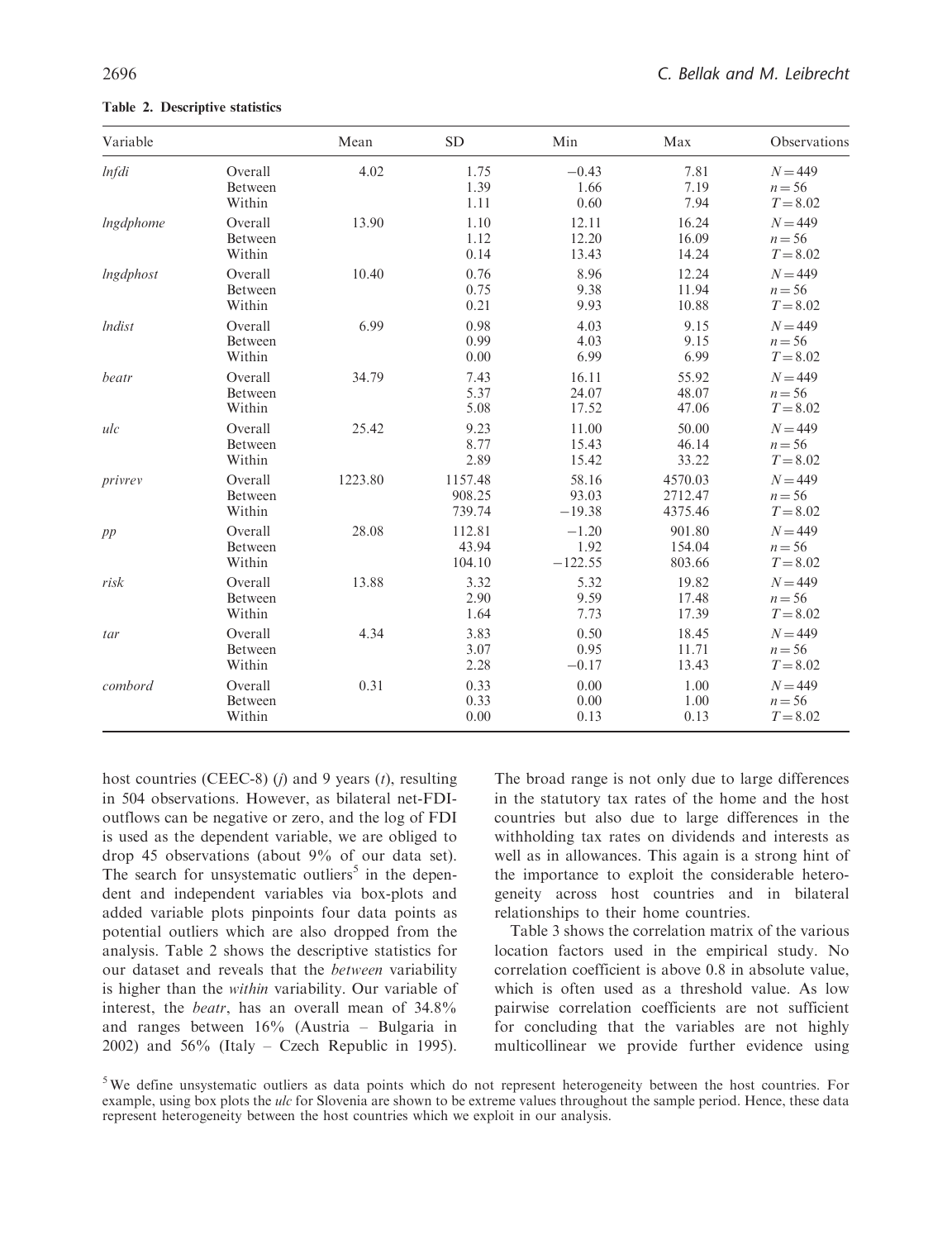|                  | <i>lngdphome</i> | lngdphost | <i>lndist</i> | combord | beatr   | privrey | pp      | risk    | ulc     | tar  |
|------------------|------------------|-----------|---------------|---------|---------|---------|---------|---------|---------|------|
| <i>lngdphome</i> | 1.00             |           |               |         |         |         |         |         |         |      |
| lngdphost        | 0.03             | 1.00      |               |         |         |         |         |         |         |      |
| <i>lndist</i>    | 0.75             | $-0.02$   | 1.00          |         |         |         |         |         |         |      |
| combord          | $-0.29$          | 0.10      | $-0.59$       | 1.00    |         |         |         |         |         |      |
| beatr            | 0.03             | $-0.01$   | 0.01          | 0.04    | 1.00    |         |         |         |         |      |
| privrev          | 0.02             | 0.69      | $-0.03$       | 0.06    | $-0.05$ | 1.00    |         |         |         |      |
| pp               | $-0.02$          | $-0.23$   | 0.09          | $-0.07$ | 0.14    | $-0.10$ | 1.00    |         |         |      |
| risk             | 0.03             | 0.52      | $-0.18$       | 0.27    | $-0.21$ | 0.39    | $-0.27$ | 1.00    |         |      |
| ulc              | 0.02             | 0.07      | $-0.10$       | 0.18    | $-0.38$ | $-0.10$ | $-0.25$ | 0.45    | 1.00    |      |
| tar              | $-0.05$          | $-0.59$   | 0.14          | $-0.18$ | 0.09    | $-0.32$ | 0.30    | $-0.67$ | $-0.29$ | 1.00 |

Table 3. Correlation matrix

variance inflation factors in the empirical analysis (e.g. Kennedy, 2003).

## IV. Empirical Specification and Methodology

The basic panel-gravity model includes the logarithm of home country and host market size, distance, country-pair-specific effects as well as time dummies (Egger and Pfaffermayr, 2003).<sup>6</sup> The model applied is a generalized panel-gravity model with various location factors added. It is shown in Equation 1.

$$
\ln FDI_{ijt} = b_1 \ln Y_{it} + b_2 \ln Y_{jt} + b_3 \ln DIST_{ij}
$$
  
+  $b_4 X_{ijt} + b_5 Z_{ij} + b_6 W_{jt} + \gamma_t + \alpha_{ij} + e_{ijt}$  (1)

where:

 $lnFDI_{ijt}$  is the log of net-FDI-outflow from home country *i* to host country *j* at time  $t$  (*lnfdi*);

 $ln Y_{it}$  is the log of GDP in country *i* at time *t* and the same for  $\ln Y_{it}$  for country *j* (*lngdphome* and lngdphost);

 $lnDIST_{ii}$  is the log of the distance between countries  $i$  and  $j$  (*lndist*);

- $X_{iit}$  are location factors which vary between country-pairs and over time (e.g. beatr);
- $Z_{ij}$  are location factors which vary over countrypairs only (i.e. combord);
- $W_{it}$  are location factors which vary over time and over host countries (e.g. pp);
- $\nu_{\star}$ are time dummies  $(TD)$ ;
- $\alpha_{ii}$  are country-pair-specific effects;
- $e_{ijt}$  is the remainder error term.

We regard the country-pair-specific effects as random for two reasons. First, Hausman-tests<sup> $\prime$ </sup> on fixed vs. random effects show that the random effects assumptions cannot be rejected. Hence, using the random effects estimator results in more efficient estimates than the fixed effects estimator, which can be highly inefficient if the cross-section dimension is large relative to the time dimension (Pesaran *et al.*, 1998). Using the random effects approach is in line with several recent studies dealing with FDI, trade or capital flows to CEECs (e.g. Clausing and Dorobantu, 2005; Dawson and Hubbard, 2004; Bevan and Estrin, 2004; Gibson and Tsakalotos, 2004) and it allows estimating the impact of time fixed variables (i.e. *dist* and *combord*) on FDI flows. Second, from a more substantive point of view, the random effects approach is relevant here as we are concerned with the decision of MNEs between various host countries. In this decision, differences between *country-pairs* matter, which are exploited by the random effects estimator. Concerning time effects we consider these to be fixed as they are likely to be correlated with *gdphome* and *gdphost* as time dummies account *inter alia* for the business cycle and for common shocks (Egger and Pfaffermayr, 2003).

Our estimation strategy is based on a general to specific approach. We start with the most general

<sup>&</sup>lt;sup>6</sup>These variables may be called 'gravity specific'.

<sup>&</sup>lt;sup>7</sup>We perform two types of Hausman-tests. First, if no serial correlation and heteroskedasticity seem to be present and if the other requirements of the original Hausman-test are fulfilled (e.g. the difference between fixed effects and random effects variance matrices is invertible) we use the original Hausman-test. Second, in case of non-spherical errors or a nonpositive definite difference in the fixed effects and random effects variance matrices we perform a regression based Hausman-test with cluster robust SE (Wooldridge, 2002).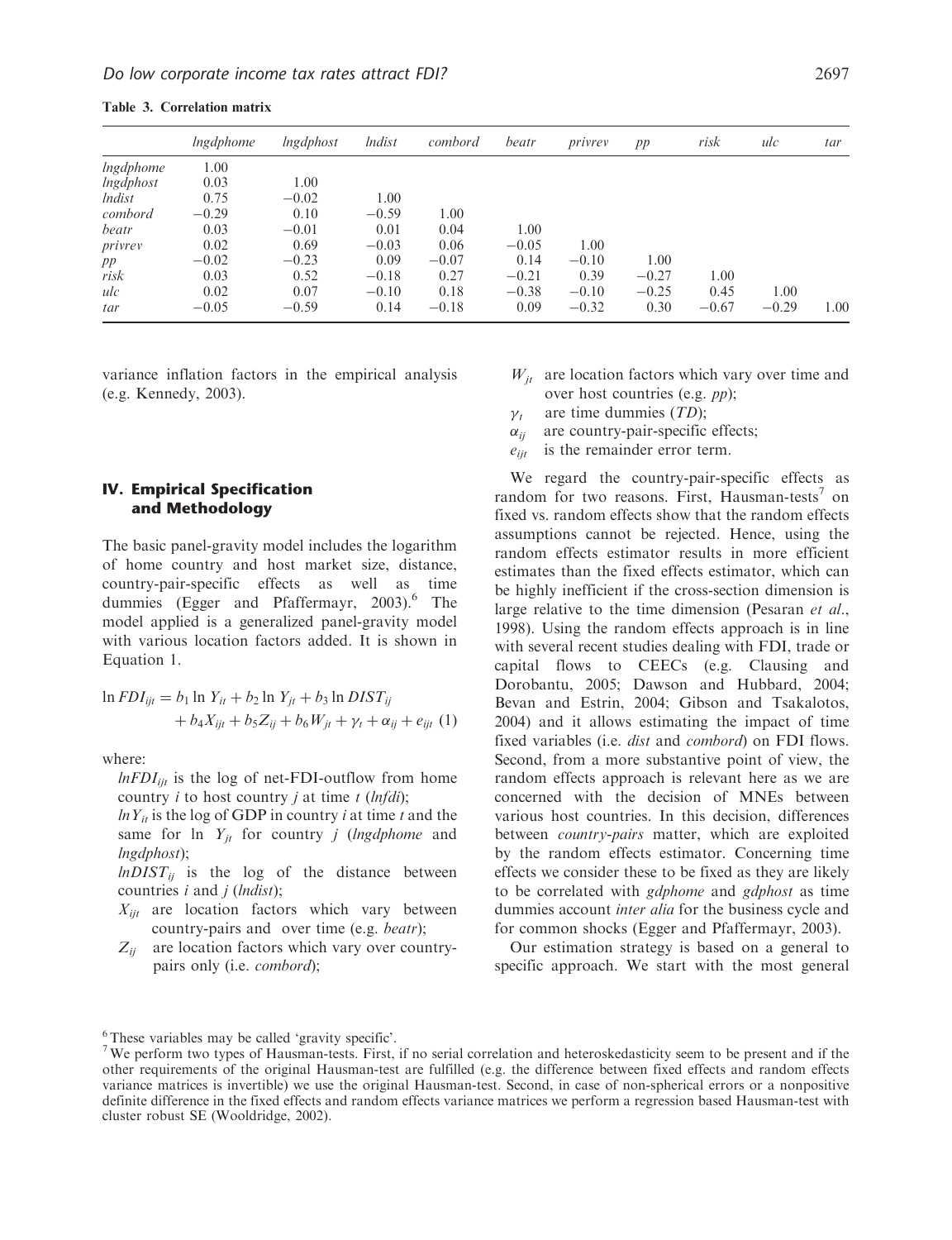model (1) and test down until a specification is reached with only (at conventional levels) significant variables included. This procedure should reduce the probability of an omitted variable bias and it provides information about the robustness of the tax-rate elasticity.<sup>8</sup> An additional robustness and stability analysis (see below) is carried out via the jackknife procedure with respect to host countries included. Furthermore we explore the stability of the coefficient on beatr, ulc and privrev over time. We always test for the presence of serial correlation in linear panel data models ('Wooldridge-test', Wooldridge, 2002) and heteroskedasticity (LM-test, Verbeek, 2004) in the remainder error term. In all cases the Wooldridge-test does not reject the null hypothesis. In cases heteroscedasticity is implied by the LM-test heteroscedasticity-robust SE are used.

#### V. Results

Table 4 shows the results of our estimation strategy. Model 1 is our most general model including all location factors as well as time dummies. All coefficients carry the expected sign. The core gravity variables as well as beatr, privrev and ulc are highly statistically significant. Combord and pp are marginally insignificant at the 10% significance level (p-values of 0.102 and 0.11, respectively) using two-sided t-tests. Applying one-sided tests with the alternative hypothesis specified according to the expected sign of the coefficient (Table 1) these two variables are significant at the 10% level. Risk and tar are highly insignificant even in the case of a one-sided test.

Dropping these two highly insignificant variables step-by-step beginning with the most insignificant variable  $(tar)$  we finally end up with model 2. This includes the gravity-specific variables as well as beatr, ulc, combord (efficiency related), privrev and  $pp$  (transition specific).  $pp$  is again marginally insignificant at the 10% significance level, but due to its p-value of 0.102, which implies statistical significance in case of a one-sided test, we decide to keep this variable in our preferred specification.<sup>9</sup>

The Hausman–Wooldridge-test implies that the random effects specification cannot be rejected. Further tests suggest that model 2 has satisfactory properties from a statistical point of view. Studentized residuals do not show the presence of outliers using a

cut-off level of  $+/-$  3.5 (Egger and Pfaffermayr, 2003), the highest variance inflation factor (VIF) of 5.40 implies that multicollinearity should not be a problem in model 2 and a Reset-test suggests that our linear specification is sufficient. Finally, a regression based Hausman-test for endogeneity of privrev in model 2, using the EBRD's index of the private-sector share in the total economy as well as dummies for the method of privatization as instruments (see Carstensen and Toubal, 2004 and below) does not reject the null hypothesis of exogeneity.

The magnitudes of the coefficients on distance and host-market size are reasonable as they are in line with the theoretical prediction of the gravity model and with empirical evidence for gravity models explaining international trade flows (Leamer and Levinsohn, 1995; Head, 2003). The comparably low coefficient on home-country size is not unexpected as relatively small countries (Austria and The Netherlands) are among the main source countries of FDI to CEECs. Moreover, the coefficient on combord of about 0.68 implies that sharing a border increases net-FDI-outflows by about 97%, a value in line with those usually found for gravity models explaining international trade flows (Head 2003).

The coefficient on *beatr* is statistically significant and negative. The estimate of  $-4.30$  signals a substantially larger impact of corporate income taxes on FDI than earlier studies imply. For example, a median semi-elasticity of about  $-1.6$  can be deduced from the study by Carstensen and Toubal (2004), which partly covers the same countries as well as a similar time period. This estimate is thus substantially lower than ours in absolute value. However, it must be kept in mind, that besides other differences to our study Carstensen and Toubal base their analysis on statutory tax rates.

The tax-rate elasticity of  $-4.30$  implies that a one percentage-point decrease in the effective tax rate increases net-FDI-outflows ceteris paribus by about 4.30%. Evaluated at the mean net-FDI-outflow of  $\in$ 193.5 m. this amounts to  $\epsilon$  8.3 m. on average. Thus, in the past, tax-lowering strategies of governments in the CEECs had an important effect on the allocation of FDI among the CEEC-8.

Model 2 shows that a one percentage-point increase in ulc reduces net-FDI-outflows by about 3.30%. Comparing this estimate with other studies is notoriously difficult, as almost every study uses an alternative definition of labour costs. Lansbury et al.

<sup>&</sup>lt;sup>8</sup>We also used a specific to general approach to asses the robustness of the tax-rate elasticity with respect to single location factors additionally included in the empirical model. The results show the robustness of our estimate in this respect but are not

reported here. For details see Bellak and Leibrecht (2005).<br><sup>9</sup> Dropping *pp* does not change the results of our analysis. Details can be found in Bellak and Leibrecht (2005).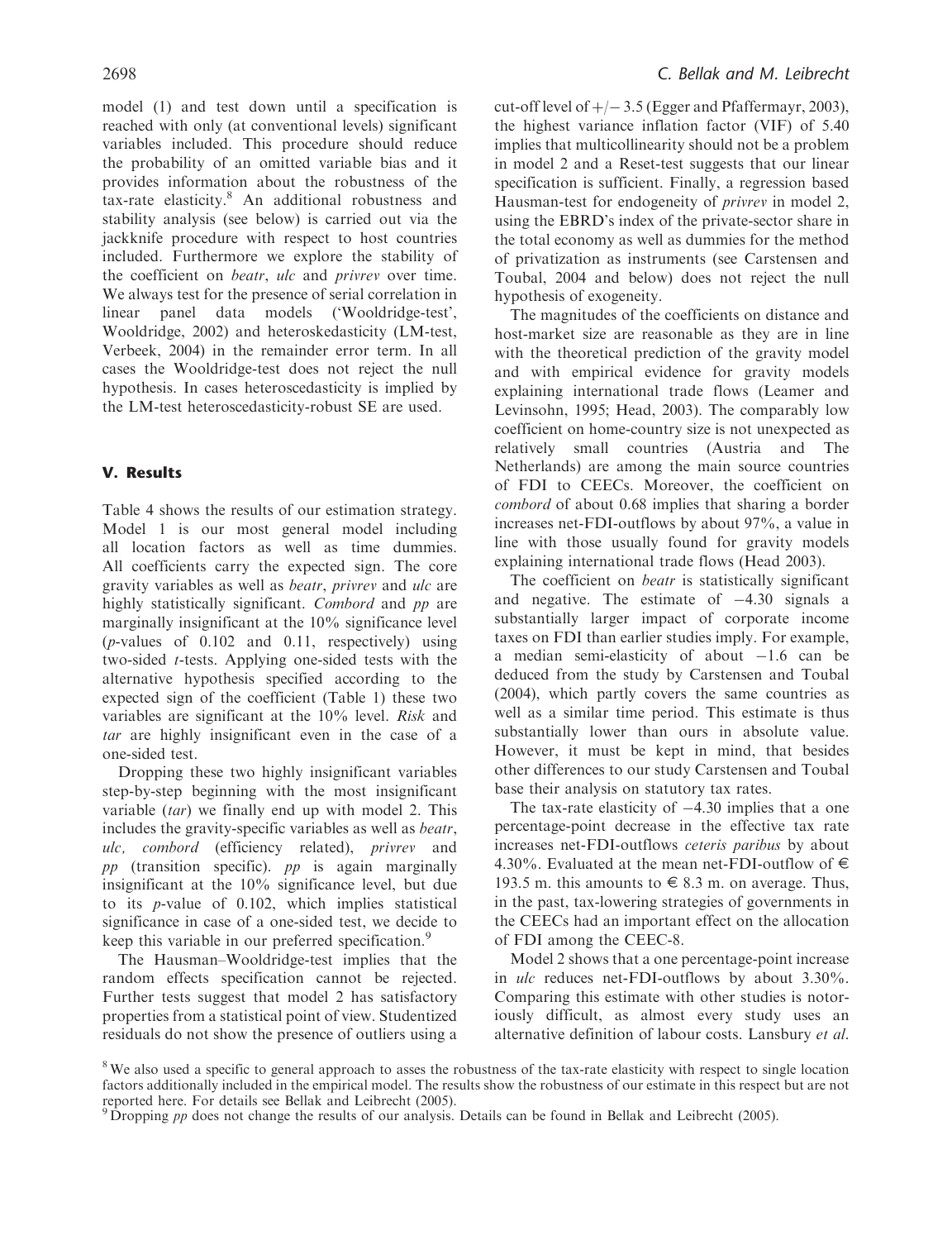|                                                                      | Model 1                   |           | Model 2                                                                                      |           |
|----------------------------------------------------------------------|---------------------------|-----------|----------------------------------------------------------------------------------------------|-----------|
| <i>Ingdphome</i>                                                     | $0.25*$                   | (1.70)    | $0.26*$                                                                                      | (1.76)    |
| Ingdphost                                                            | $0.98***$                 | (5.50)    | $0.96***$                                                                                    | (6.21)    |
| <i>lndist</i>                                                        | $-0.46**$                 | $(-2.35)$ | $-0.46**$                                                                                    | $(-2.39)$ |
| combord                                                              | $0.66^{\rm a}$            | (1.63)    | $0.68*$                                                                                      | (1.72)    |
| beatr                                                                | $-4.29***$ $(-3.42)$      |           | $-4.27***$                                                                                   | $(-3.41)$ |
| $\emph{privrev}$                                                     | $0.028***$                |           | $(3.51)$ $0.030***$                                                                          | (3.93)    |
| pp                                                                   |                           |           | $-0.084^a$ $(-1.59)$ $-0.090^a$ $(-1.61)$<br>$-3.40^{***}$ $(-2.95)$ $-3.30^{***}$ $(-2.88)$ |           |
| ulc                                                                  |                           |           |                                                                                              |           |
| risk                                                                 | 2.80                      | (0.91)    |                                                                                              |           |
| tar                                                                  | 2.20                      | (0.68)    |                                                                                              |           |
| cons                                                                 | $-4.86**$                 | $(-2.16)$ | $-4.29**$                                                                                    | $(-2.04)$ |
| $\boldsymbol{N}$                                                     | 449                       |           | 449                                                                                          |           |
| $R^2$ within                                                         | 0.33                      |           | 0.33                                                                                         |           |
| $R^2$ between                                                        | 0.66                      |           | 0.67                                                                                         |           |
| $R^2$ overall                                                        | 0.52                      |           | 0.52                                                                                         |           |
| AR(1): $\chi_1^2$                                                    | 0.97                      |           | 1.21                                                                                         |           |
| Het.:                                                                | $\chi^2_{18}$ : 34.15**   |           | $\chi_{16}^2$ : 23.78*                                                                       |           |
| TD: $\chi^2_8$                                                       | 29.44***                  |           | 28.34***                                                                                     |           |
| Hausman:                                                             | $\chi^2_8$ : 11.48        |           | $\chi_6^2$ : 9.31                                                                            |           |
| BP: $\chi_1^2$                                                       | $165.02***$               |           | 171.20***                                                                                    |           |
| Wald:                                                                | $\chi_{18}^2$ : 325.04*** |           | $\chi_{16}^2$ : 316.15***                                                                    |           |
| sigma u                                                              | 0.70                      |           | 0.70                                                                                         |           |
| sigma_e                                                              | 0.98                      |           | 0.99                                                                                         |           |
| Reset: $\chi^2_3$                                                    |                           |           | 3.54                                                                                         |           |
| stud. $res >  3.5 $ :                                                |                           |           | 0.00                                                                                         |           |
| Highest VIF:                                                         |                           |           | 5.40                                                                                         |           |
| Hausman-test for endogeneity of privrev                              |                           |           |                                                                                              |           |
| 1st stage <i>F</i> -value on joint significance of instruments:      |                           |           | 10.95                                                                                        |           |
| 2nd stage p-value on statistical significance of 1st stage residuals |                           |           | 0.31                                                                                         |           |

Notes: \*\*\*  $p < 0.01$ ; \*\*  $p < 0.05$ ; \*  $p < 0.10$ .

Significant at 10% level in case of one-sided test.

t-values in parenthesis.stud.res: studentized residuals. VIF: variance inflation factor. Het: LM-test for heteroskedasticity in fixed effects model. TD: time dummies. BP: Breusch–Pagan-test for random individual effects. Hausman: Hausman-test or Hausman–Wooldridge-test for fixed vs. random effects. AR(1): Wooldridge-test for serial correlation in linear panel data models. Reset: Ramsey-functional-form-test. Wald: model-test; groups = number of cross-sections. sigma\_ $u = SD$  of cross-section-specific residual. sigma  $e = SD$  of remainder error term. Theta = weight on cross-section specific-mean in random effects model.

(1994) use unit labour costs in a host country relative to other potential hosts in Central Europe and find that labour costs have a significant and negative impact on FDI. Inclusion of relative wage and relative productivity measures as in Holland and Pain (1998) appears to leave only the relative wage variable significant, while productivity differentials across host countries are not significant. According to the authors this implies 'that considerations of comparative factor costs across countries influence some investment decisions' (p. 16). Clausing and Dorobantu (2005) measure labour costs by the average compensation rate in the host country and also find a negative effect throughout. Some studies (e.g. Bénassy-Quéré et al. 2005, p. 590) even find a *positive* relationship between FDI and labour costs, which is most likely attributable to an omitted variable problem. The authors themselves state, that 'unit labour costs are positively related to the quality of

labour.' (ibidem, p. 589) Hence, labour costs may account for the impact of skill differentials across host countries.

Concerning the privatization process, our analysis shows a significant and positive impact of *privrev*. At first sight, the coefficient on *privrev*, although significant and with the correct sign seems very low: ceteris paribus, net-FDI-outflows increase by about 0.03% if privatization revenues increase by one million euro. Yet, given that foreign MNEs have been active in the CEEC-8 for some time now and that privatization programmes are far advanced, the share of FDI unrelated to privatization processes per se should have increased.

Other studies including the privatization process as a determinant of FDI use the EBRD's private-sector share in total economy (Lansbury *et al.*, 1996; Holland and Pain, 1998; Carstensen and Toubal, 2004) and/or the method of privatisation (Holland and Pain, 1998;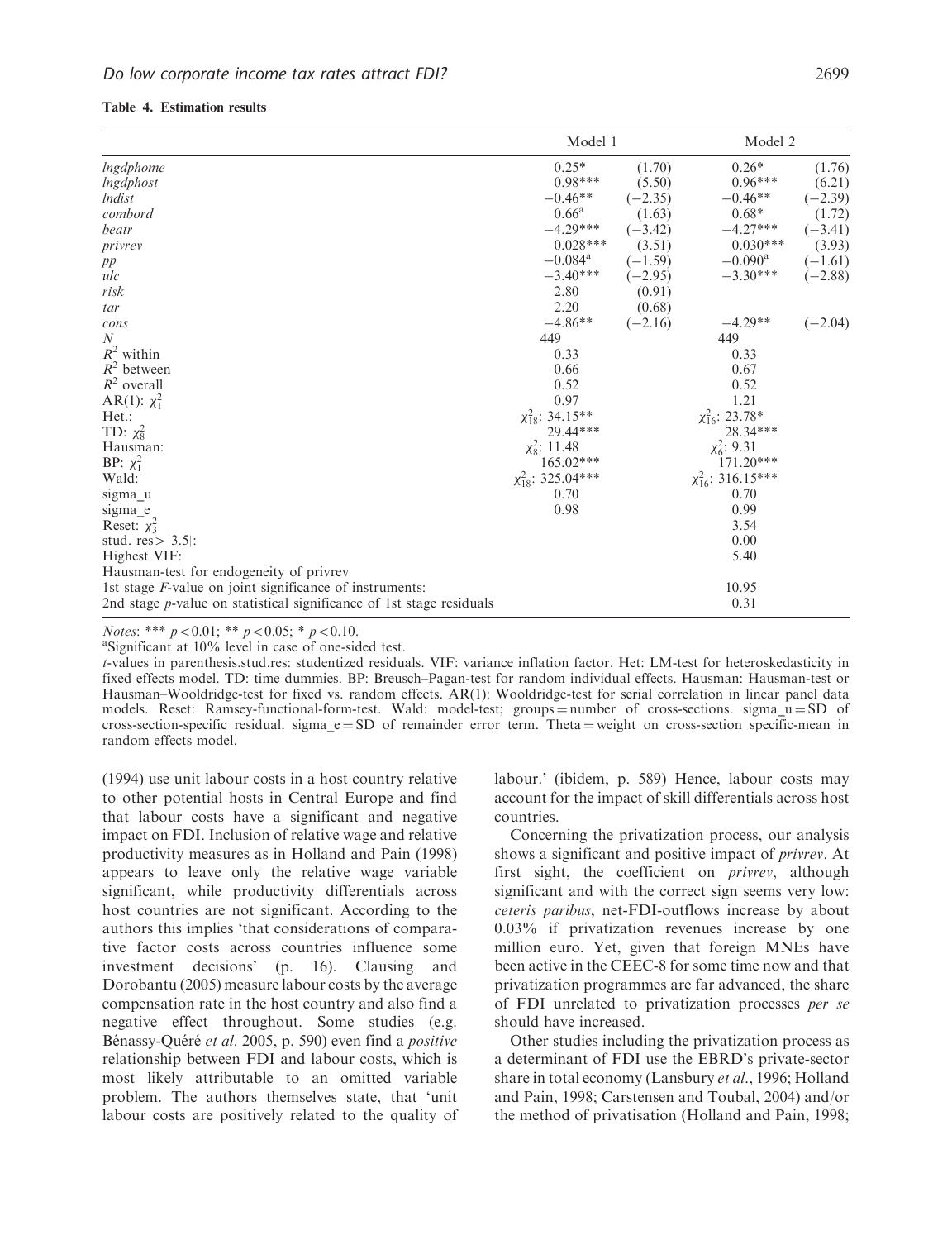Carstensen and Toubal, 2004). Using the private sector share often results in insignificant coefficients, partly because the share variable does not vary much over time. In Carstensen and Toubal (2004) and Holland and Pain (1998) the 'method of privatization' (i.e. vouchers vs. other methods) turns out to have a significant effect on FDI inflows. Holland and Pain conclude that 'countries with a program of direct privatisation through cash sales have attracted relatively higher inward investment than those countries using voucher privatisation' (p. 16). Clearly, the studies quoted here cover earlier time periods.

The marginally insignificant coefficient on inflation points to the fact that inflation has decreased considerably in the CEEC-8 compared to earlier periods of transition. Studies including earlier years and countries in macroeconomic turbulence (e.g. Edmiston et al., 2003) reveal significant negative effects of inflation on FDI flows.

Finally, the analysis implies that political instability (risk) does not seem to be a relevant location factor within the CEEC-8. This is in marked contrast to studies using data from the beginning of the transformation process till the end of the 1990s (e.g. Carstensen and Toubal, 2004). Finally, the insignificance of  $tar$  is plausible as tariffs were brought down considerably during the 1990s and, hence, are of minor importance throughout our sample period (see Table 4).

# Relative importance of effective tax rates as a location factor

Table 5 shows the beta coefficients corresponding to model 2. Host-market size and distance are the most important determinants of net-FDI-outflows. This result is in line with many other studies (e.g. Mold, 2003). Taxation, privatization and unit labour costs are almost equally important as location factors. Inter alia these results imply that the role of taxes should not be overemphasized relative to that of other location determinants.

# An alternative measure of the corporate income tax burden

In order to show that using statutory tax rates instead of the conceptually superior effective tax rates may lead to an underestimation of the tax-rate sensitivity of FDI we replace the beatr by the statutory tax rate (statrate) in model 2. Results for model 3 (reported in Table 5) show the expected substantial drop of the semi-elasticity to about  $-1.9$ .

Table 5. Beta coefficients and statutory tax rate

| Beta coeff.            |         | Model 3            |           |
|------------------------|---------|--------------------|-----------|
| lngdphome              | 0.16    | 0.19               | (1.15)    |
| lngdphost              | 0.42    | $0.94***$          | (5.34)    |
| <i>Indist</i>          | $-0.26$ | $-0.41*$           | (1.84)    |
| beatr                  | $-0.18$ | statrate $-1.90^a$ | $(-1.59)$ |
| privrey                | 0.20    | $0.029***$         | (4.12)    |
| ulc                    | $-0.17$ | $-2.70**$          | $(-2.30)$ |
| pp                     | $-0.05$ | $-0.094*$          | $(-1.84)$ |
| combord                |         | $0.66^{\rm a}$     | (1.41)    |
| cons                   |         | $-4.36*$           | $(-1.83)$ |
| N                      | 449     | 449                |           |
| $R^2$ within           |         | 0.33               |           |
| $R^2$ between          |         | 0.61               |           |
| $R^2$ overall          |         | 0.49               |           |
| AR(1): $\chi_1^2$      |         | 1.20               |           |
| Het.: $\chi_{16}^2$    |         | 22.87              |           |
| TD: $\chi^2_8$         |         | 36.32***           |           |
| Hausman: $\chi_{14}^2$ |         | 16.08              |           |
| BP: $\chi_1^2$         |         | 257.13***          |           |
| Wald: $\chi^2_{16}$    |         | 267.83***          |           |
| sigma u                |         | 0.81               |           |
| sigma e                |         | 0.99               |           |

*Notes*: \*\*\*  $p < 0.01$ ; \*\*  $p < 0.05$ ; \*  $p < 0.10$ .<br>a Significant at 10% level in case of one-sided test.

z-values in parenthesis. Het: LM-test for heteroskedasticity in fixed effects model. TD: time dummies. BP: Breusch– Pagan-test for random individual effects. Hausman: Hausman-test or Hausman–Wooldridge-test for fixed vs. random effects. AR(1): Wooldridge-test for serial correlation in linear panel data models. Wald: model-test. groups = number of cross-sections. sigma  $u = SD$  of crosssection-specific effects. sigma $_e = SD$  of remainder error term. Theta = weight on cross-section-specific mean in random effects model. SD used to calculate beta coefficients are taken from Table 2; combord is a dichotomous variable, hence calculation of a beta coefficient is inadmissible.

This estimate also falls marginally short of statistical significance at the 10% significance level (two-sided test). This should be considered as an indication that the relatively low value of the median semi-elasticity derived by Bellat et al. (2007) is partly due to the use of statutory tax rates. This result is also important with regard to evaluating the effectiveness of governments' tax cuts, which might have had a larger effect on inward FDI than earlier studies have revealed.

# Robustness and stability analysis

We check the robustness of our preferred specification in model 2 against the impact of possible crosssection outliers by dropping host countries stepwise (e.g. Winner, 2005). Thereby we focus on those variables which are relevant from a policy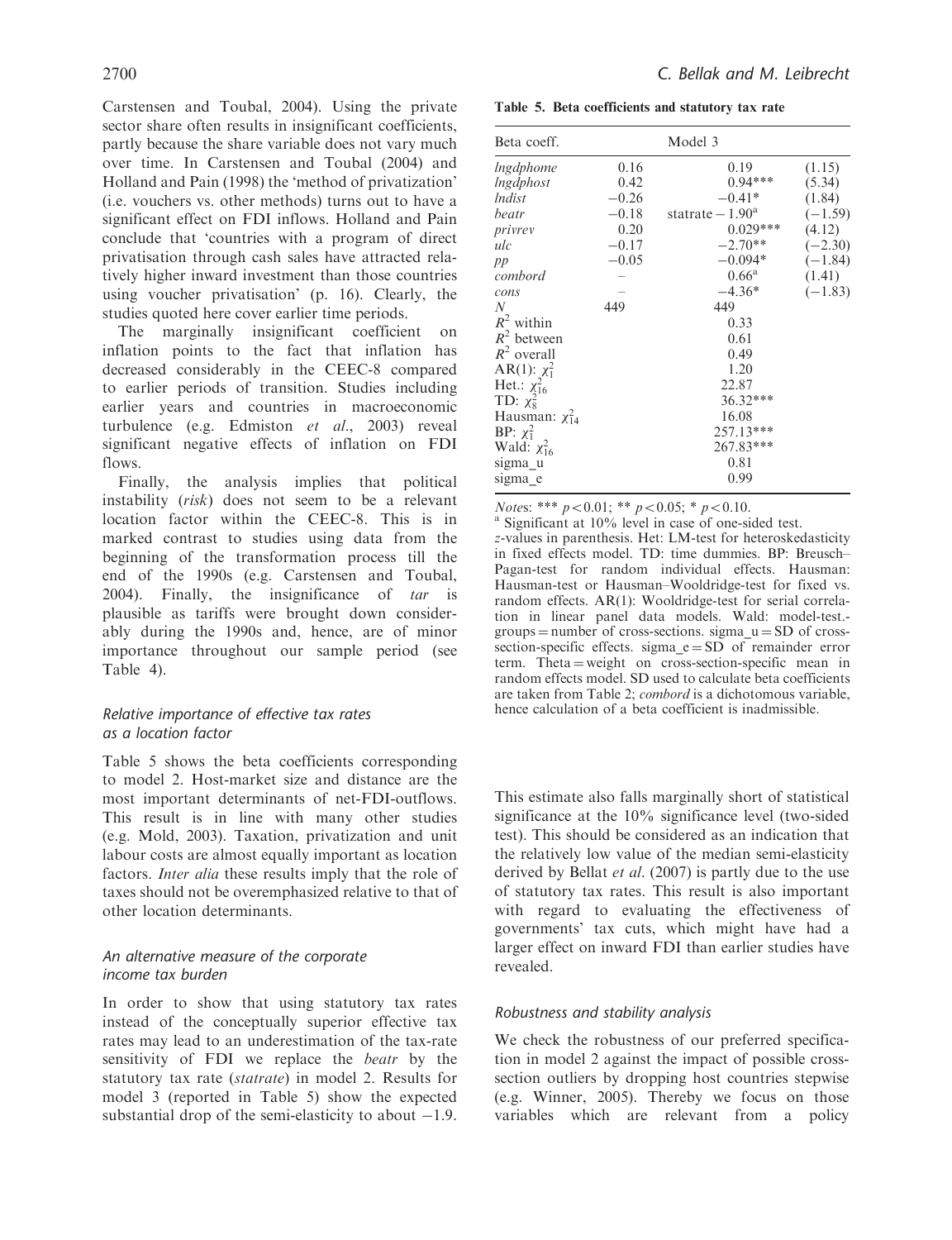|                         | Minimum<br>(in absolute value)                                     | Host country<br>excluded              | Estimate                              | Maximum (in<br>absolute value)                                    | Host country<br>excluded     |
|-------------------------|--------------------------------------------------------------------|---------------------------------------|---------------------------------------|-------------------------------------------------------------------|------------------------------|
| beatr<br>ulc<br>privrey | $-2.95**$ $(-2.24)$<br>$(-0.59)$<br>$-1.23$<br>$0.023**$<br>(2.65) | Czech Republic<br>Slovenia<br>Hungary | $-4.27***$<br>$-3.30***$<br>$0.03***$ | $-5.91***$ $(-4.34)$<br>$-4.28***$ $(-3.36)$<br>$0.032***$ (3.63) | Croatia<br>Romania<br>Poland |

Table 6. Jackknife analysis

*Notes*: \*\*\*  $p < 0.01$ ; \*\*  $p < 0.05$ ; \*  $p < 0.1$ . z-values in parenthesis.

Table 7. Stability analysis

|                  | Model 4                |               | Model 5                      |           | Model 6    |           |
|------------------|------------------------|---------------|------------------------------|-----------|------------|-----------|
| <i>Ingdphome</i> | $0.26*$<br>(1.84)      |               | $0.27*$<br>(1.83)            |           | $0.26*$    | (1.73)    |
| <i>Ingdphost</i> | $0.97***$ (6.34)       |               | $0.93***$<br>(5.96)          |           | $0.96***$  | (6.05)    |
| <i>lndist</i>    | $-0.46**$<br>$(-2.45)$ |               | $-0.49**$<br>$(-2.49)$       |           | $-0.46**$  | $(-2.31)$ |
| combord          | $0.68*$<br>(1.73)      |               | $0.63^{\rm a}$<br>(1.55)     |           | $0.68*$    | (1.65)    |
| pp               | $-0.09*$<br>$(-1.65)$  |               | $-0.07^{\rm a}$<br>$(-1.36)$ |           | $-0.09*$   | $(-1.70)$ |
| beatr            | $-4.50***(-3.40)$      |               | $-3.80***$<br>$(-3.08)$      |           | $-4.40***$ | $(-3.44)$ |
| dummy beatr      | (0.13)<br>0.22         |               |                              |           |            |           |
| privrey          | $0.03***$ (4.24)       |               | $0.044***$ (5.39)            |           | $0.03***$  | (4.37)    |
|                  |                        | dummy_privrev | $-0.03***$<br>$(-3.12)$      |           |            |           |
| ulc              | $-3.30***(-3.03)$      |               | $-2.80**$<br>$(-2.52)$       |           | $-3.40***$ | $(-2.92)$ |
|                  |                        |               |                              | dummy ulc | 0.46       | (0.38)    |
| cons             | $-4.35**$<br>$(-2.10)$ |               | $-4.03*$<br>$(-1.90)$        |           | $-4.34**$  | $(-2.01)$ |
| N                | 449                    |               | 449                          |           |            | 449       |

*Notes*: \*\*\*  $p < 0.01$ ; \*\*  $p < 0.05$ ; \*  $p < 0.10$ . z-values in parenthesis.

Significant at 10% level in case of one-sided test.

perspective (beatr, ulc, privrev). Table 6 reports the resulting minimum and maximum values of the coefficient estimates and the coefficient derived from model 2 as well as the country excluded. The results are robust with respect to dropping countries as no coefficient changes sign and all but one remain highly significant. The coefficient on ulc gets insignificant when Slovenia is excluded. This is plausible as Slovenia received low FDI and has comparably high unit labour costs when compared to other host countries in our sample.

The stability of the coefficients on *beatr*, *ulc* and privrev is checked by combining these variables with a dummy variable for the years 2000–2003. The year 2000 has been chosen as some host countries (notably Romania and the Slovak Republic) started to reduce their beatr since 2000. Table 7 (models 4–6) shows that the semi-elasticities for beatr and ulc for the period 2000 to 2003 are not significantly different from that of previous years, but that the importance of privatization as a driver of FDI is significantly lower from 2000 onwards. This last result seems to be plausible as the privatization process levelled off in many CEECs around 2000 (EBRD transition report, various issues).

#### VI. Summary

The aim of this article was to test the hypothesis that a high corporate tax burden acts as a deterrent to FDI flows in the CEECs, since it exerts a negative effect on the profitability of investments. We suggest that using the statutory tax rate in previous studies might blur the effects of the tax burden on FDI and lead to questionable results. Therefore, we use the bilateral effective average tax rates to explaining net-FDI-outflows from the seven most important home countries to the CEEC-8. Referring to the eclectic paradigm as a conceptual basis, we find in a panel-gravity setting that FDI is positively related to both source country and hostmarket size as well as to progress in privatization. Also, FDI is inversely related to the distance between home and host countries, to the corporate tax burden and to unit labour costs. We also find weak evidence for the negative impact of macroeconomic risk on FDI. Concerning the role of taxes three points are worth noting:

First, the derived tax-elasticity is robust across various specifications and is greater in absolute value than those reported in earlier studies on the CEECs,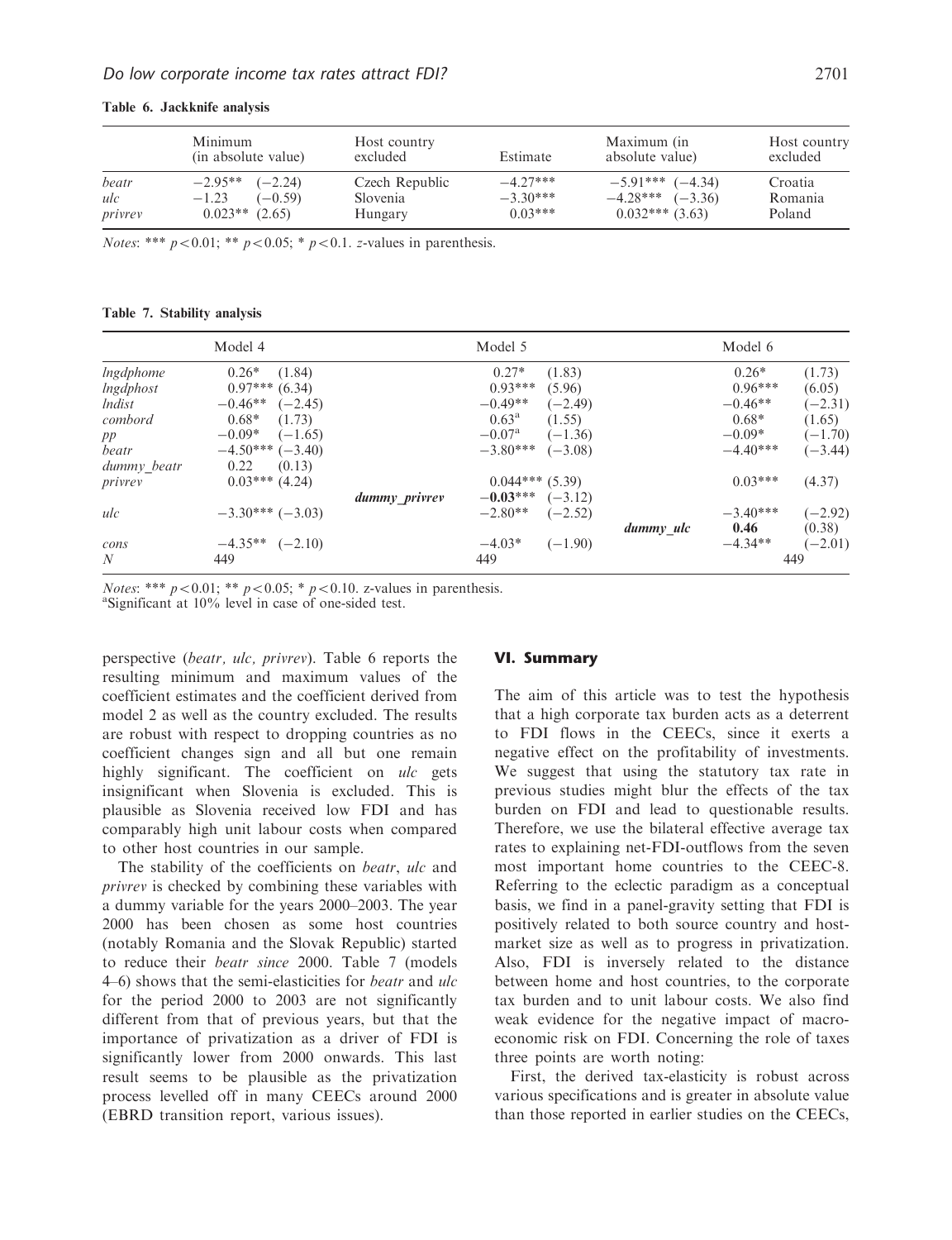pointing to a greater importance of tax policy for company location decisions than previously acknowledged.

Second, the differences in the absolute value of the semi-elasticities when compared to earlier studies are clearly partly due to the use of beatrs. The derived semi-elasticity after replacing the beatr by statrate in our study is, indeed, substantially lower.

Third, the relative importance of the corporate tax rate as a determinant of FDI must not be overemphasized as our results (beta coefficients) reveal that at least during the period 1995 to 2003 the tax burden had no exceptional influence on net-FDI-outflows to the CEEC-8 when compared to other determinants.

While this study is a step towards a better understanding of the determinants of FDI flows to the CEECs, there are several limitations to our analysis. In particular, we are conscious of the exclusion of location factors such as the quantity and quality of production related (public) infrastructure. This omission is due to the lack of meaningful data. Moreover, special investment incentives (e.g. regional, R&D) are not included, as many different incentives have been granted by CEEC governments throughout the sample period of nine years. The choice of incentives to be included in the beatr would be arbitrary. Moreover, many CEECs have reduced their special investment incentives to MNEs during our survey period in accordance with the aquis communautaire of the EU. For example, Boudier-Bensebaa (2005) reported that, in Hungary, special tax incentives for MNEs have increasingly been phased out, or that domestic and foreign firms are now treated equally. Finally, as data on the sectoral level become available differences in tax-rate elasticities between sectors should provide a more detailed picture on the taxrate sensitivity of FDI.

#### Acknowledgement

We are grateful to the Austrian Science Fund for providing financial support by grant F 2008.

## **References**

Bellak, C. and Leibrecht, M. (2005) Do low corporate income tax rates attract FDI? - Evidence from Eight Central- and East European Countries, GEP Discussion Paper, No. 2005/43.

- Bellak, C., Leibrecht, M. and Römisch, R. (2007) On the appropriate measure of tax burden on Foreign Direct Investment to the CEECs, Applied Economics Letters, 14, 603–6.
- Bellak, C., Leibrecht, M. and Riedl, A. (2008) Labour costs and FDI flows to the CEECs: a Survey of the Literature and Some empirical Evidence, Economic Dynamics and Structural Change, forthcoming.
- Barba Navaretti, G. and Venables, A. J. (Eds) (2004) Multinational Firms in the World Economy, Princeton University Press, Princeton, N.J.
- Bénassy-Quéré, A., Fontagne, L. and Lahrèche-Révil, A. (2005) How does FDI react to corporate taxation?, International Tax and Public Finance, 12, 583–603.
- Bevan, A. A. and Estrin, S. (2004) The determinants of foreign direct investment into European Transition Economies, Journal of Comparative Economics, 32, 775–87.
- Boudier-Bensebaa, F. (2005) Agglomeration economies and location choice: Foreign Direct Investment in Hungary, Economics of Transition, 13, 605–28.
- Brainard, S. L. (1997) An empirical assessment of the proximity–concentration trade–off between multinational sales and trade, The American Economic Review, 87, 520–44.
- Buch, C. and Lipponer, A. (2004) Clustering or competition? The foreign investment behaviour of German banks, Deutsche Bundesbank Discussion Paper Series 1: Studies of the Economic Research Centre No. 06.
- Carstensen, K. and Toubal, F. (2004) Foreign direct investment in Central and Eastern European countries: a dynamic panel analysis, Journal of Comparative Economics, 3, 3–22.
- Clausing, K. A. and Dorobantu, C. L. (2005) Re-entering Europe: does European Union candidacy boost foreign direct investment?, Economics of Transition, 13, 77–103.
- Dawson, P. J. and Hubbard, L. J. (2004) Exports and economic growth in Central and East European countries during transition, Applied Economics, 36, 1819–24.
- DeMooij, R. A. and Ederveen, S. (2003) Taxation and foreign direct investment: a synthesis of empirical research, International Tax and Public Finance, 10, 673–93.
- DeMooij, R. A. and Ederveen, S. (2005) How does foreign direct investment respond to taxes? A meta analysis, Paper presented at the Workshop on FDI and Taxation, GEP Nottingham, October.
- Devereux, M. P. and Griffith, R. (1999) The taxation of discrete investment choices, IFS Working Paper Series No. W98/16.
- Devereux, M. P. and Griffith, R. (2002) The impact of corporate taxation on the location of capital: a review, Swedish Economic Policy Review, 9, 79–102.
- Dunning, J. H. (1988) Explaining International Production, Unwin Hyman, London.
- European Bank for Reconstruction and Development (EBRD) Transition Report, various issues, London.
- Edmiston, K., Mudd, S. and Valev, N. (2003) Tax structure and FDI: the deterrent effects of complexity and uncertainty, Fiscal Studies, 24, 341–59.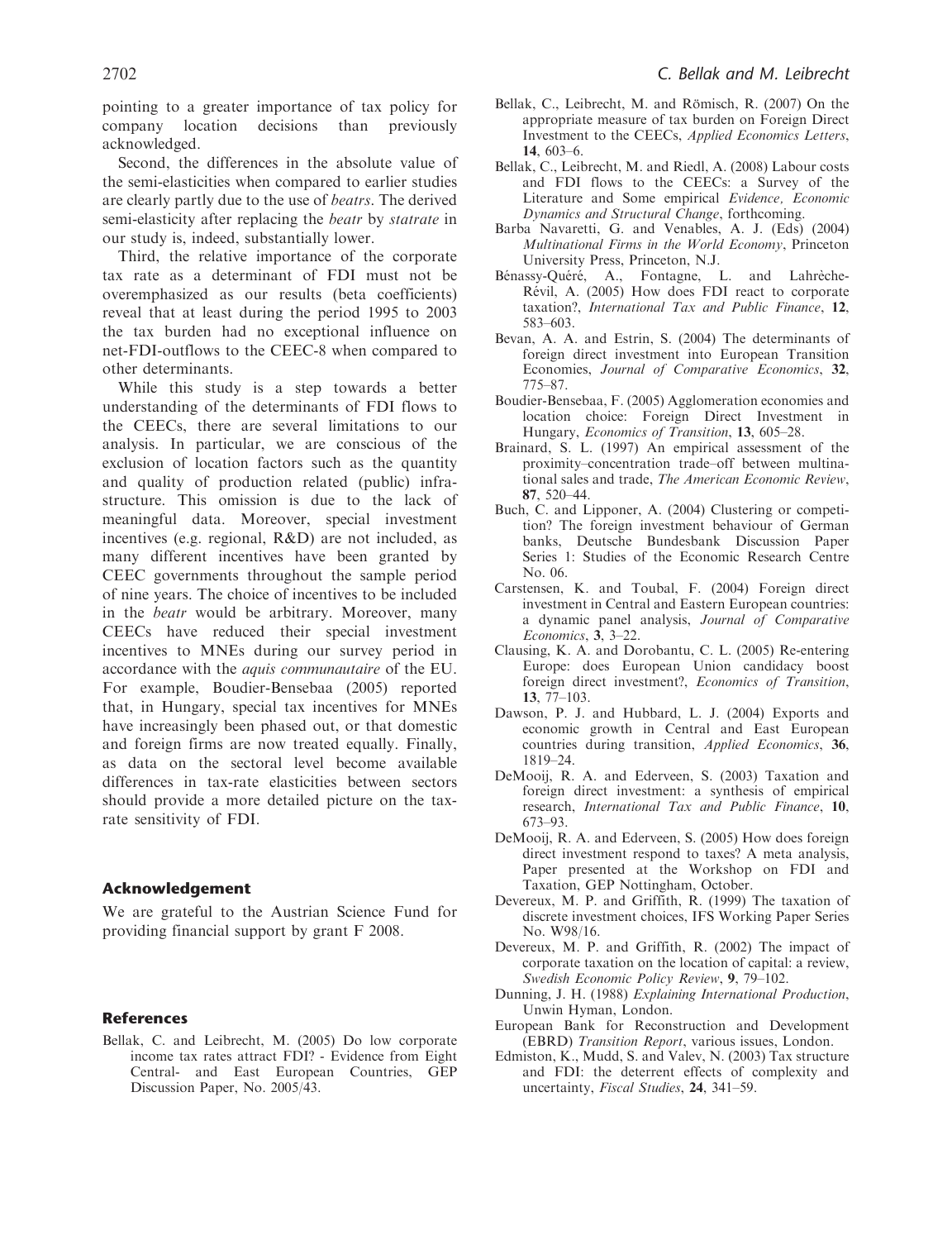- Egger, P. and Pfaffermayr, M. (2003) The proper panel econometric specification of the gravity equation: a three-way model with bilateral interaction effects, Empirical Economics, 28, 571–80.
- Falcetti, E., Sanfey, P. and Taci, A. (2003) Bridging the gap? Private sector development, capital flows and the investment climate in south-eastern Europe, EBRD Working Paper No. 80.
- Gibson, H. D. and Tsakalotos, E. (2004) Capital flows and speculative attacks in prospective EU member states, Economics of Transition, 12, 559–86.
- Head, K. (2003) Gravity for beginners, Web Download.
- Holland, D. and Pain, N. (1998) The diffusion of innovations in Central and Eastern Europe: a study of the determinants and impact of Foreign Direct Investment, National Institute of Economic and Social Research Discussion Paper No. 137.
- Hunya, G. (2004) Manufacturing FDI in New EU Member States - Foreign Penetration and Location Shifts between 1998 and 2002, WIIW Working Paper No. 311.
- Kennedy, P. (2003) A Guide to Econometrics, , 5th edn, Blackwell Publishing, Oxford.
- Lansbury, M., Pain, N. and Smidkova, K. (1996) Foreign Direct Investment in Central Europe since 1990: an econometric study, National Institute Economic Review, 156, 104–14.
- Leamer, E. E. and Levinson, J. (1995) International trade theory: the evidence, Handbook of International Economics, Vol. 3, Elsevier Science, Oxford, pp. 1339–94.
- Markusen, J. R. (1995) The boundaries of multinational enterprises and the theory of international trade, Journal of Economic Perspectives, 9, 169–289.
- Markusen, J. R. and Maskus, K. E. (2002) Discriminating among alternative theories of the multinational enterprise, Review of International Economics, 10, 694–707.
- Mold, A. (2003) The impact of the single market programme on the locational determinants of US manufacturing affiliates: an econometric analysis, Journal of Common Market Studies, 41, 37–62.
- Pesaran, M. H., Shin, Y. and Smith, R. P. (1998) Pooled mean group estimation of dynamic heterogeneous panels, Cambridge Working Papers in Economics 9721.
- Stöwhase, S. (2005) Tax-rate differentials and sectorspecific Foreign Direct Investment: empirical evidence from the EU, Finanzarchiv, 61, 535-58.
- Van Ark, B. and Monnikhof, E. (2000) Productivity and unit labour cost comparisons: a database, International Labour Organisation Employment Paper No. 5, Geneva.
- Verbeek, M. (2004) A Guide to Modern Econometrics, Wiley & Sons, Chichester.
- Winner, H. (2005) Has Tax competition emerged in OECD countries? Evidence from panel data, International Tax and Public Finance, 12, 667–87.
- Wooldridge, J. M. (2002) Econometric Analysis of Cross Section and Panel Data, MIT-Press, Cambridge.